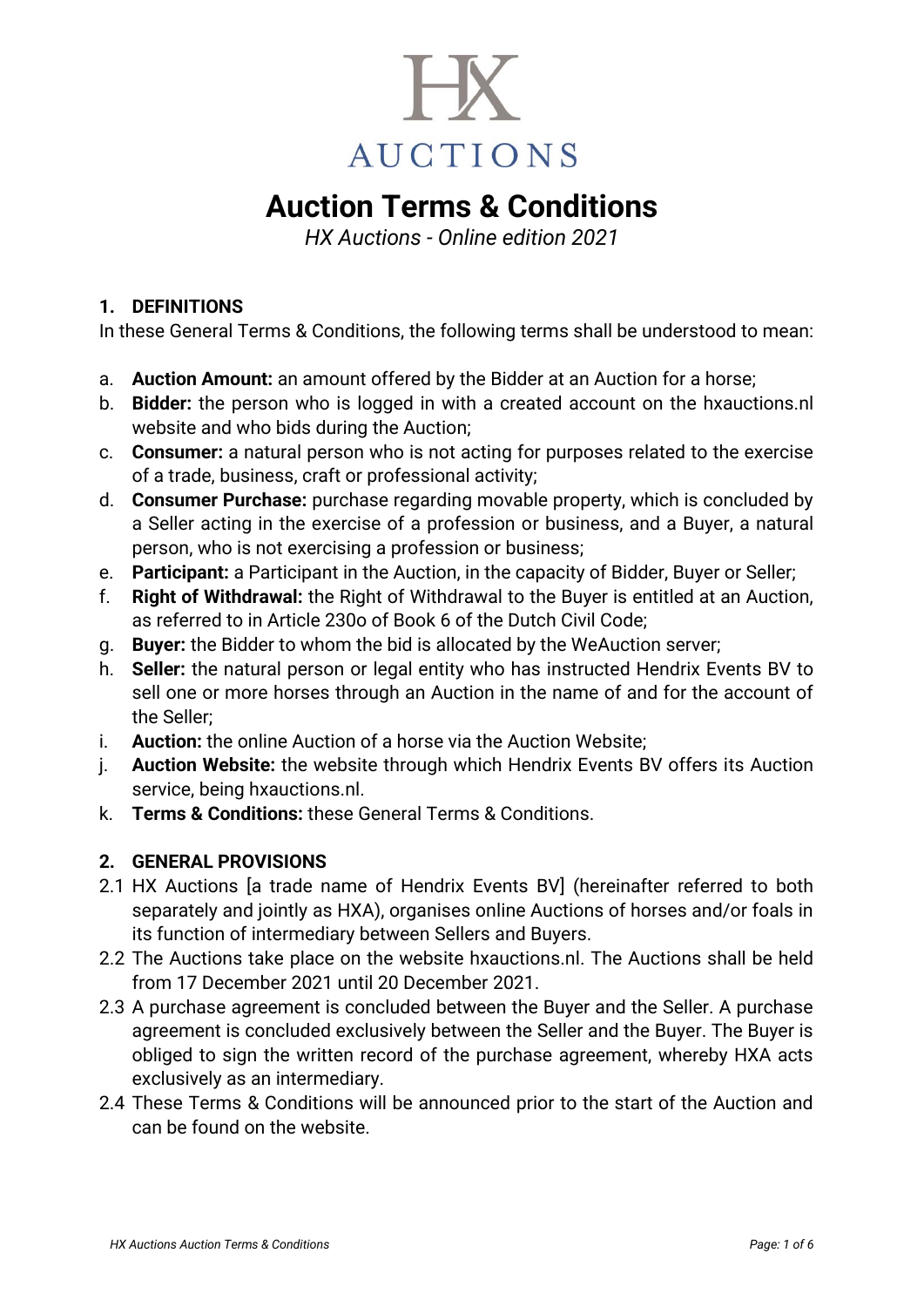

#### **3. APPLICABILITY**

- 3.1 These General Terms & Conditions shall apply to every Auction held under the name HX Auctions and to all purchase agreements concluded during the Auction regarding horses offered through HXA, as well as all agreements resulting from this.
- 3.2 The Participant is deemed to have accepted the applicability of these General Terms & Conditions. By registering as referred to in Article 5.7 of these Terms & Conditions and by participating in an Auction, the Bidder indicates (i) that they are familiar with the Terms & Conditions, (ii) that the Terms & Conditions have been made available to them before they have made a bid or concluded a purchase agreement and (iii) agree to (the content of) the Terms & Conditions. In the case of a Consumer Purchase, the Bidder, by agreeing to the Terms & Conditions, also indicates that the legal information obligations as referred to in Sections 2A and 2B of Title 5 of Book 6 of the Dutch Civil Code have been satisfactorily fulfilled and agrees to the information provided being made available digitally.
- 3.3 The applicability of other General Terms & Conditions is excluded.

#### **4. AUCTION HORSES**

- 4.1 The horses offered in the Auction are identified by parentage, sex, colour and year of birth, as indicated on the website. HXA excludes liability regarding the health, performance and/or purposes of use of the horses to be auctioned.
- 4.2 The horses that shall be sold through the Auction have been found radiographically and clinically in order 2 months prior to the Auction at the latest. A customary clinical (sports horse) inspection shall have taken place again 2 days before delivery to the Buyer.
- 4.3 HXA offers the Bidder the opportunity, if desired, to view horses offered for Auction prior to the Auction, to give the potential Buyer the opportunity to form an opinion about the horse and the extent to which the horse is suitable for their wishes in view of the potential specific uses intended by the Buyer. If necessary or desired, the Buyer must obtain independent advice from experts.

# **5. SALE/AUCTION**

- 5.1 HXA shall organise and facilitate the Auction and shall auction one or more horses on behalf of the Seller, without being or becoming a party to purchase agreements that are to be or have been concluded.
- 5.2 HXA shall determine the dates and times on which the Auction takes place. The Auction shall close on a date and at a time specified on the website.
- 5.3 HXA shall show the horses and/or foals prior to the Auction on the website hxauctions.nl by means of a picture, video and text.
- 5.4 The horses shall be auctioned in the order determined by HXA.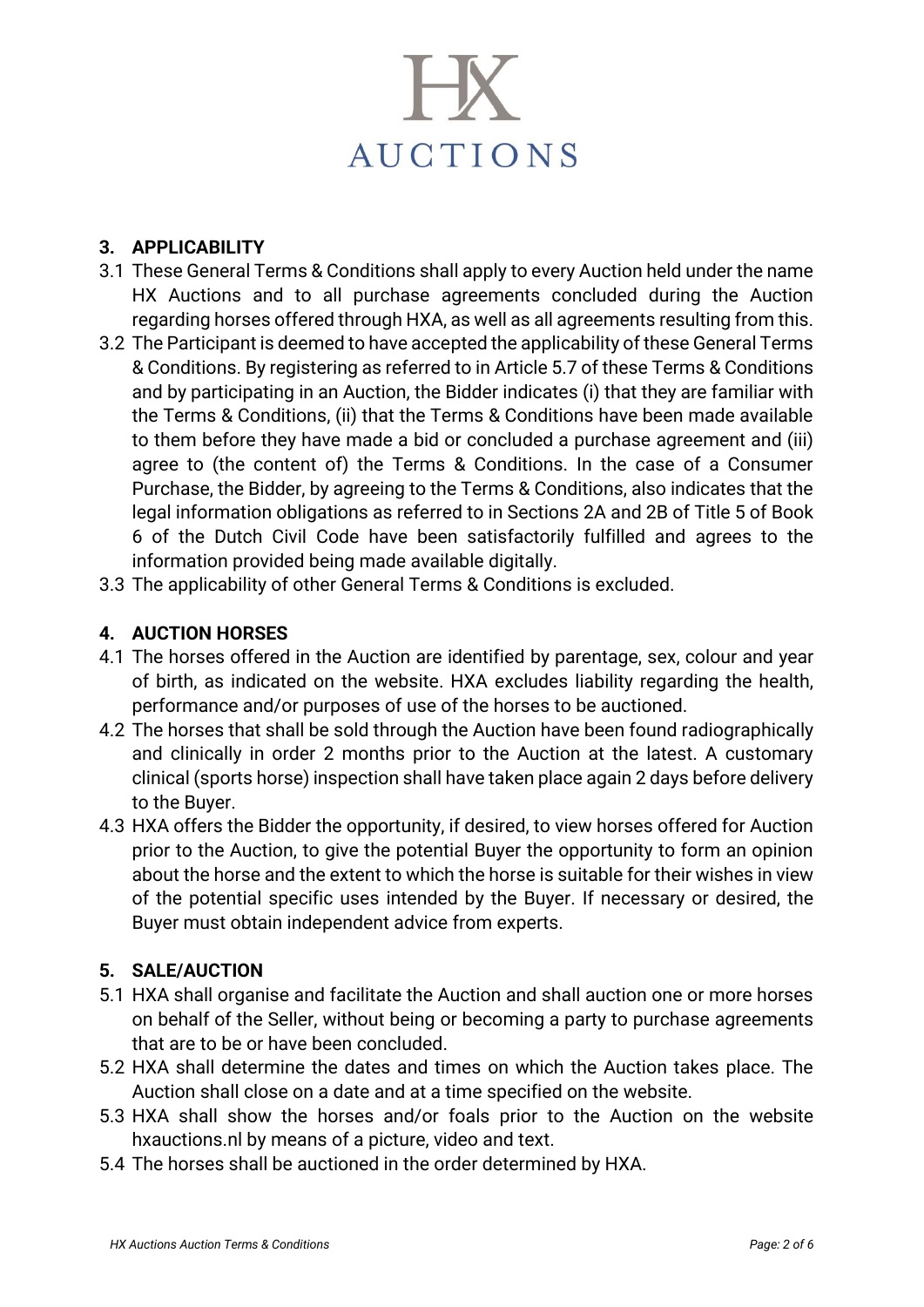

- 5.5 The horses shall be sold by auction in euros, unless stated otherwise, with a minimum opening bid of €8,000.
- 5.6 Between €8,000 and €10,000, bidding shall take place in €500 increments. From €10,000 to €30,000, bidding shall take place in €1,000 increments. From €30,000, bidding shall take place in €2,000 increments.
- 5.7 Every potential Buyer shall create an account via the website [hxauctions.nl.](http://www.limburgseveulenveiling.nl/) The person who is logged in with this account and makes bids, shall be bidding for themselves and be bound by their bid until a higher bid is accepted.
- 5.8 If the Bidder is awarded the bid by the WeAuction server, the Buyer in question shall be obliged to pay the invoice amount, as calculated in Article 6.
- 5.9 The Auctions shall take place under supervision of a notary to be appointed by the organisation. The notary shall make a binding decision on any disputes that arise during or around the bidding.

# **6. SETTLEMENT AND PAYMENT**

- 6.1 The Buyer shall owe a purchase price after the conclusion of the purchase agreement.
- 6.2 HXA shall send the Buyer an invoice by email. The Buyer must pay the invoice amount to HXA within seven days of the invoice date by transfer to the bank account number of Hendrix Events BV. Settlement of any counterclaims is excluded.
- 6.3 If the Buyer does not comply with this, HXA shall be in default by operation of law and HXA shall be entitled to not recognise the bid, to dissolve the purchase agreement and to auction the purchased horse again, or to allocate the purchased horse to the next highest Bidder. In that case, the Buyer shall be obliged to compensate HXA for the damage caused as a result, without prejudice to the other rights of HXA.
- 6.4 The invoice amount is calculated as follows:

Auction price + 8% commission + Insurance premium (optional) --------------------

Invoice amount excl. 21% Dutch sales tax

6.5 HXA shall be permitted to obtain information about the financial soundness of a relevant Bidder/Buyer and to make participation in the Auction and the conclusion of an agreement with the relevant Bidder/Buyer dependent on the information obtained.

# **7. DELIVERY AND TRANSFER OF OWNERSHIP OF THE HORSE/FOAL**

7.1 Until the actual delivery, the risk and costs of the horse shall remain at the expense of the Seller. Immediately after the Seller delivers to the Buyer, the risk and costs in respect of the horse shall be transferred to the Buyer.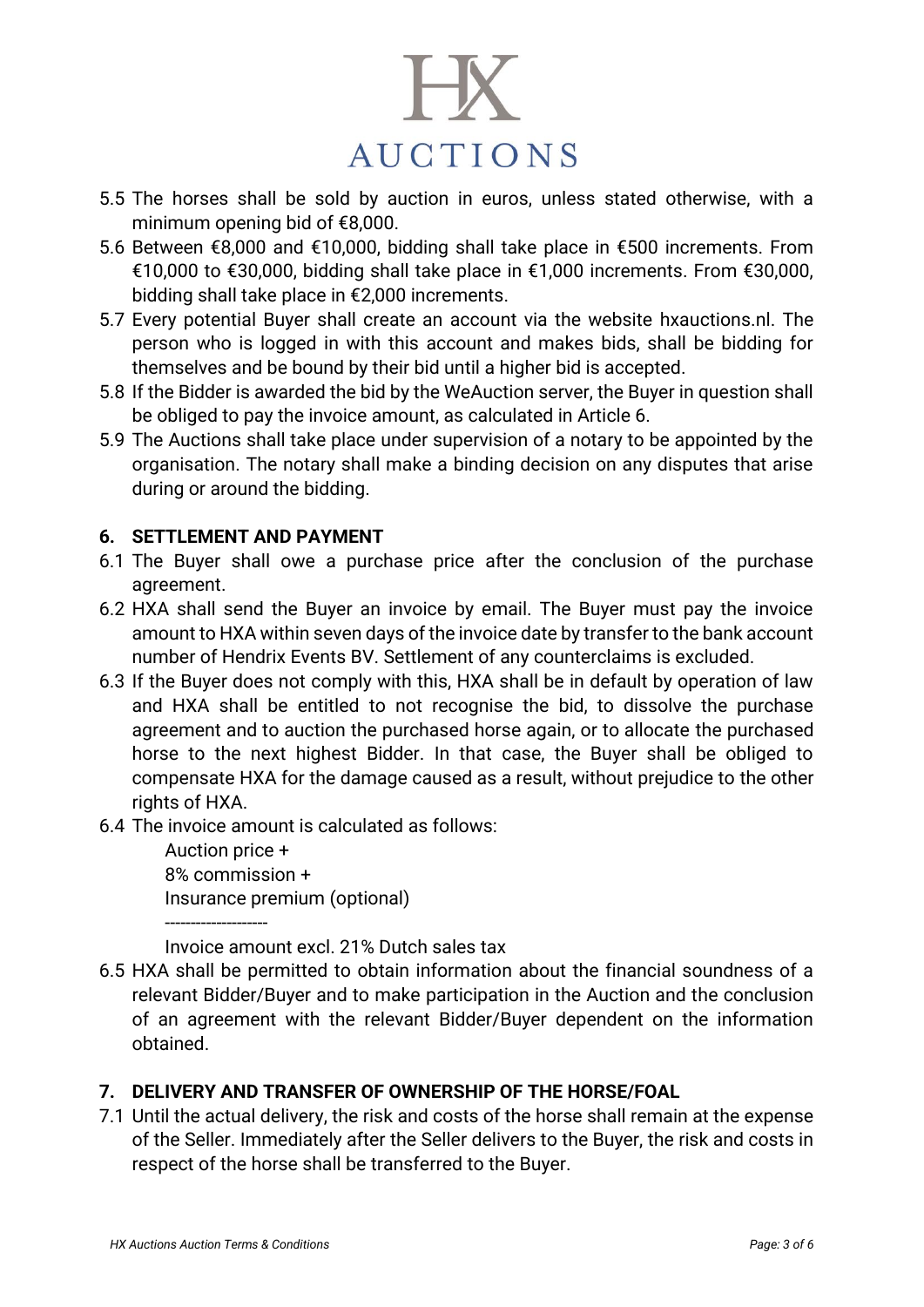# **AUCTIONS**

- 7.2 The delivery of the purchased horse takes place through take-up. The take-up shall consist of the Buyer collecting the purchased horse. The take-up can only take place after the Buyer has paid the full purchase price and any other amount due. If the Buyer refuses or fails to provide information or instructions necessary for the takeup, the purchased horse shall be removed by HXA and stabled at the Buyer's expense and risk. In that case, the Buyer shall be obliged to reimburse all additional costs, including in any case the storage costs, to HXA.
- 7.3 If the horse is purchased by a foreign Buyer, the Buyer shall, except in the situation in which the Buyer intends to exploit the horse in the Netherlands, and with due observance of a reasonable period necessary to arrange the transport formalities abroad, arrange for immediate transport of the purchased horse abroad.
- 7.4 Ownership of the purchased horse shall be transferred (if all conditions of a legally valid transfer have been met) to the Buyer at the time of delivery, as referred to in this article, but no earlier than after the Buyer has paid the full purchase price and any other amounts the Buyer owes to HXA, which is acting on behalf of the Seller.

# **8. RIGHT OF WITHDRAWAL FOR CONSUMER PURCHASE**

- 8.1 If the Buyer is a Consumer, the Buyer can dissolve a purchase agreement regarding the purchase of a horse via an Auction during a reflection period of a maximum of 14 calendar days without stating reasons, based on the legal Right of Withdrawal of Article 6:230o et seq of the Dutch Civil Code. The Seller may ask the Buyer about the reason for the withdrawal but cannot require the Buyer to state the reason(s). The reflection period referred to in this article shall commence on the day after the Buyer, or a third party designated by the Buyer in advance, who is not the carrier, has received the purchased horse.
- 8.2 If the Buyer makes use of the statutory Right of Withdrawal, the Buyer shall notify the Seller and HXA of this in an unambiguous, written manner within the reflection period. As soon as possible, but within 14 calendar days from the day following the notification referred to in this article, the Buyer shall then return the horse or hand the horse over to the Seller. This shall not be necessary if the Seller has offered to collect the horse themselves. The Buyer shall in any case be deemed to have observed the return period if the horse is sent back before the reflection period has expired.
- 8.3 The Buyer shall return the horse with all accessories supplied and in accordance with the reasonable and clear instructions provided by the Seller.
- 8.4 The risk and burden of proof for the correct and timely exercise of the Right of Withdrawal shall rest with the Buyer.
- 8.5 The costs associated with the return shall be for the Buyer's expense.
- 8.6 During the reflection period and return, the Buyer shall handle the horse with care and in accordance with the Seller's instructions, if provided.
- 8.7 If the Buyer exercises their Right of Withdrawal, all additional agreements shall end by operation of law.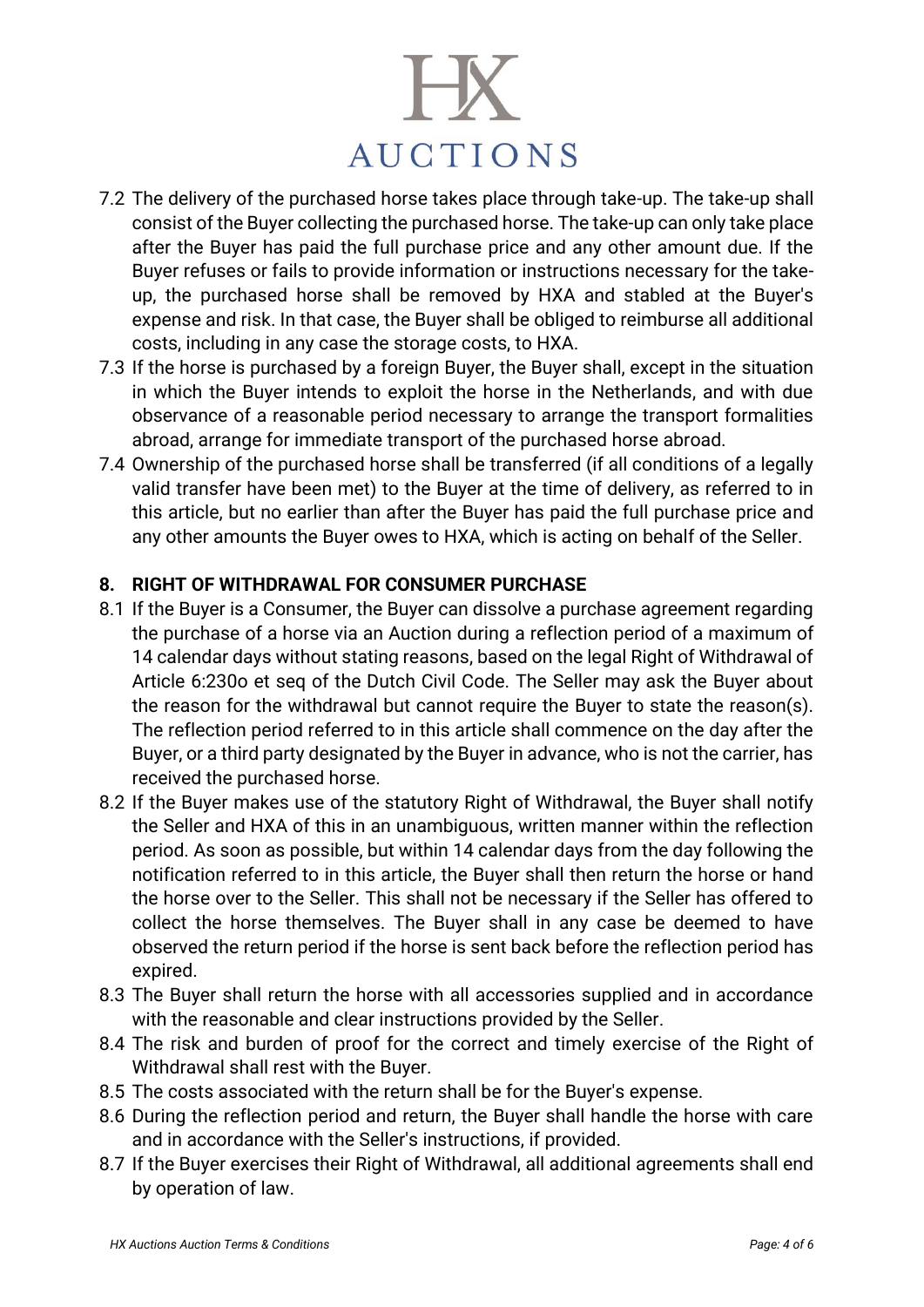

- 8.8 HXA shall refund the purchase price to the Buyer immediately or within 14 calendar days at the latest following the day on which the Buyer reports the withdrawal.
- 8.9 HXA shall use the same means of payment for the refund that the Buyer has used, unless the Buyer agrees to a different method. The refund shall be free of charge for the Buyer.
- 8.10 If the Buyer has opted for a more expensive method of delivery than the cheapest standard delivery, HXA shall not be obliged to reimburse the additional costs for the more expensive method. The Seller shall refund the standard delivery costs to the Buyer.

#### **9. NON-CONFORMITY**

- 9.1 If a Buyer is of the opinion that the purchased foal/horse does not comply with the Agreement after actual delivery, the Buyer can no longer invoke this if they do not inform the Seller (with a copy to HXA) within three weeks of discovery by registered letter.
- 9.2 The Seller guarantees that the horse purchased by the Buyer, unless communicated prior to the sale, shall not suffer from the stable vices wind-sucking, systematic weaving or crib-biting for a period of 48 hours after actual delivery to the Buyer.
- 9.3 If a veterinarian who is registered as an inspection veterinarian for horses or equine veterinarian, states in writing that, in their expertise, one of the stable vices referred to in Article 9.2 existed before the date of actual delivery, the Buyer shall have the right to dissolve the purchase agreement with all the consequences this entails.

# **10. LIABILITY**

- 10.1 HXA shall exclude, to the extent permitted by law, any liability towards the Buyer, Sellers and third parties and in particular, but not limited to, with regard to the following cases:
- 10.2 HXA shall exclude any liability when a horse selected by HXA is ultimately not offered for Auction;
- 10.3 HXA shall exclude any liability with regard to the health condition and/or any stable vices of the foals/horses to be auctioned. More specifically, liability shall be excluded with regard to osteochondrotic abnormalities in the knee and spring joints of the horse, based on DNA testing (genome selection) and/or other defects;
- 10.4 HXA shall exclude any liability with regard to the transport of the horse;
- 10.5 HXA shall not be liable for any accident or any form of damage that happens to someone in or near the grounds or buildings where there is an opportunity for viewing or where the purchased foals/horses are collected. Entering these sites and buildings shall be at everyone's own risk;
- 10.6 HXA shall not be liable for damage occurring prior to, during and/or after the Auction caused by or to persons and/or by or to goods and/or by or to horses;
- 10.7 HXA shall not be liable for damage caused by the provision of incorrect and/or incomplete information, regardless of the nature and extent of that damage and of